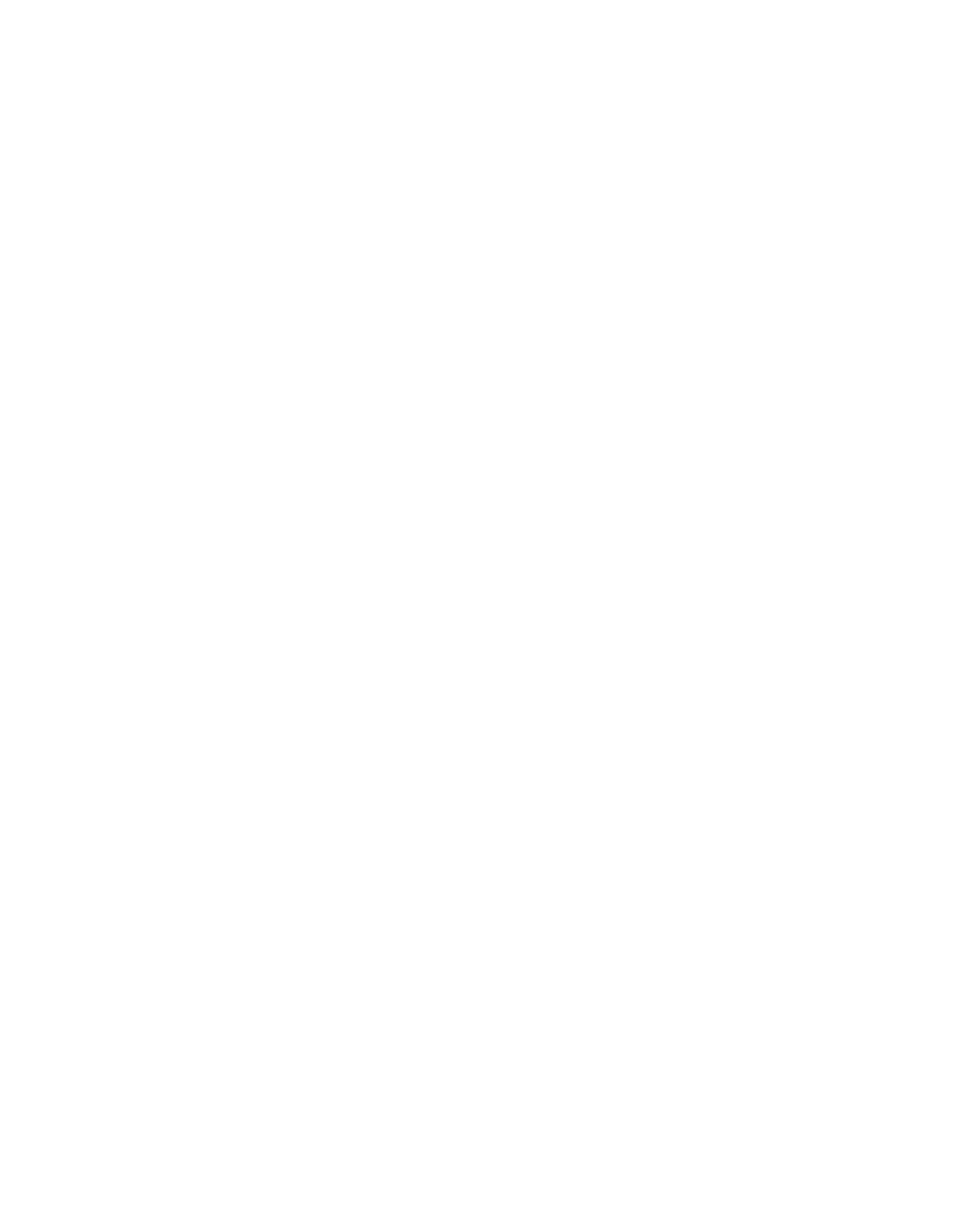UggYggaYbhg" 6ch\ hYUW\ ] b [ ghUZZ UbX UXa ] b C Z h \ Y g Y U g g Y g g a Y b h g h c h U ] ` c f ] b g h f i Wh ] c b Ug hc gdYYX cif fYhifb hc bcfaU`"

# F. Giddcfh]b[ h\Y 9Xi WUhcf Kcf\_Zcf WY

In this section, the School will describe strategies for supporting and stabilizing the educator workforce and for making staffing decisions that will support students' academic, social, emotional, and mental health needs.

- 1. Stabilizing the Educator Workforce:
	- i. Describe the extent to personnel involved in safely reopening school.

| 5fYU                                                                           | 8 U h U c b g \<br>UbX bYYX               | $B U f f U h$ ] $Y$<br>X Y g Wf ] d h ] c                                                                                                  |
|--------------------------------------------------------------------------------|-------------------------------------------|--------------------------------------------------------------------------------------------------------------------------------------------|
| Special educators<br>and related service<br>personnel and<br>paraprofessionals | Shortage Experienced at<br>This School    | We have one intervention<br>specialist and one teacher's aide.<br>We are currently advertising, but<br>have not been successful in hiring. |
| Bilingual educators                                                            | No Shortage Experienced<br>at This School | N/A                                                                                                                                        |
| English as a second<br>language educators                                      | No Shortage Experienced<br>at This School | N/A                                                                                                                                        |
| <b>STEM</b> educators                                                          | No Shortage Experienced<br>at This School | N/A                                                                                                                                        |
| Early childhood<br>educators                                                   | No Shortage Experienced<br>at This School | N/A                                                                                                                                        |
| School counselors                                                              | No Shortage Experienced<br>at This School | N/A                                                                                                                                        |
| Social workers                                                                 | No Shortage Experienced<br>at This School | N/A                                                                                                                                        |
| <b>Nurses</b>                                                                  | No Shortage Experienced<br>at This School | N/A                                                                                                                                        |
| School psychologists                                                           | No Shortage Experienced<br>at This School | N/A                                                                                                                                        |

2. Staffing to Support Student Needs: Describe the extent to which the School has developed or will develop strategies and will support in increasing student access to key support staff within school buildings, including school counselors, special education personnel, nurses, social workers, and psychologists (e.g. hiring additional personnel or freeing up these staff to focus on providing services to students).

BYgd]hY`h\Y`ghUZZ`g\cfhU[Yg`gYYb`]b`YXiWUh]cl **Denison** \Ug only YI d Y f ] Y b \MnYo \trin splocial geducation department b g [ \MinYone find a special education of a special education of a special equation of a special equation of a special equation of a special equ fYgi`hˈcΖˈh\YˈdUbХYa]W" ˈH\YˈgW\cc`k]`` 'Wcbh] a U ] b h U ] b ˙ Y l ] g h ] b [g hgihXUYZhZ dJ b \U jY Yb g Yi efiY] hhU\W`hY ˙ U b X ˙ giddcfh ghUZZ h\fči[\cih h\Y gW\cc` mYUf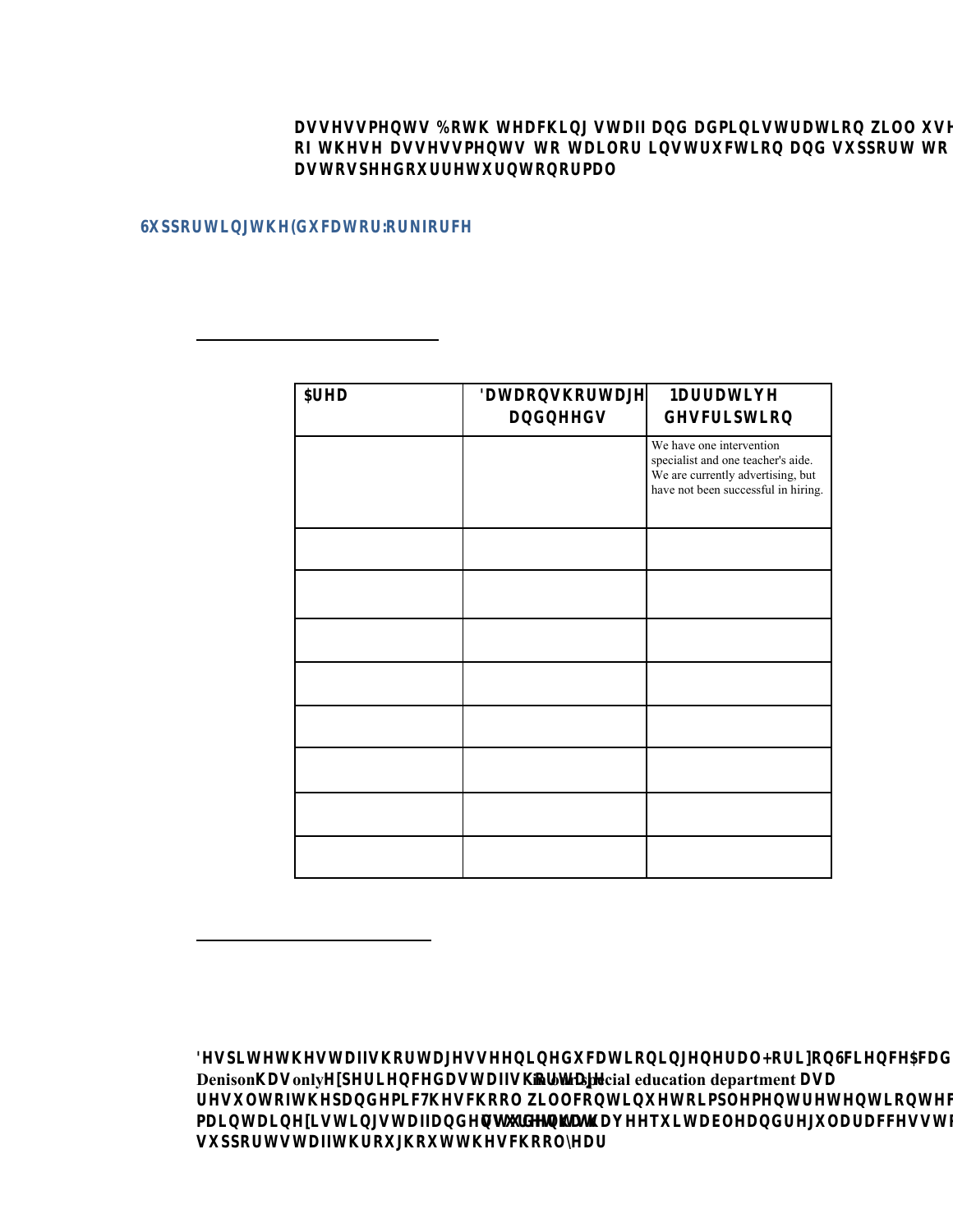#### G. **Monitoring and Measuring Progress**

In this section, the School will describe how they are building capacity to ensure high-quality data collection and reporting for intended purposes.

**With an emphasis on growth, the school will consistently monitor the individual and whole-group performance of students using both state testing (as available) as well as STAR assessment results. Students in grades K-3 will complete the STAR assessment in the areas of reading and math once per quarter for the duration of the school year. Students in grades 4-8 will complete the STAR assessment in the areas of reading and math once per quarter during academic year. Building administration will meet with teachers quarterly and review available data to support the tailoring of instruction to students' specific learning needs.**

## **School Operating Status and Instructional Mode Data**

Indicate the date or time period represented by the following data.

## **March 13, 2019 - December 19, 2021**

FY20 School FTE 368 FY21 School FTE 364 FY22 School FTE 312

| <b>Learning Model</b>                                                                        | <b>Offered to all students</b> |               | <b>Offered to some</b><br>students |                  | Not offered      |               |               |                  |               |
|----------------------------------------------------------------------------------------------|--------------------------------|---------------|------------------------------------|------------------|------------------|---------------|---------------|------------------|---------------|
|                                                                                              | <b>FY2020</b>                  | <b>FY2021</b> | <b>FY2022</b>                      | <b>FY2020</b>    | <b>FY2021</b>    | <b>FY2022</b> | <b>FY2020</b> | <b>FY2021</b>    | <b>FY2022</b> |
| Remote or online only                                                                        | 291                            | 280           | $\boldsymbol{0}$                   | $\boldsymbol{0}$ | $\boldsymbol{0}$ | $\mathbf{0}$  | $\mathbf{0}$  | $\mathbf{0}$     | $\theta$      |
| School buildings open<br>with both<br>remote/online and<br>in-person instruction<br>(hybrid) | 291                            | 280           | $\boldsymbol{0}$                   | $\boldsymbol{0}$ | $\boldsymbol{0}$ | $\mathbf{0}$  | $\mathbf{0}$  | $\boldsymbol{0}$ | $\theta$      |
| School buildings open<br>with full-time<br>in-person instruction                             | 291                            | 280           | 271                                | $\mathbf{0}$     | $\mathbf{0}$     | $\theta$      | $\mathbf{0}$  | $\theta$         | $\theta$      |

In the most recent time period available, what was the enrollment and mode of instruction for the school?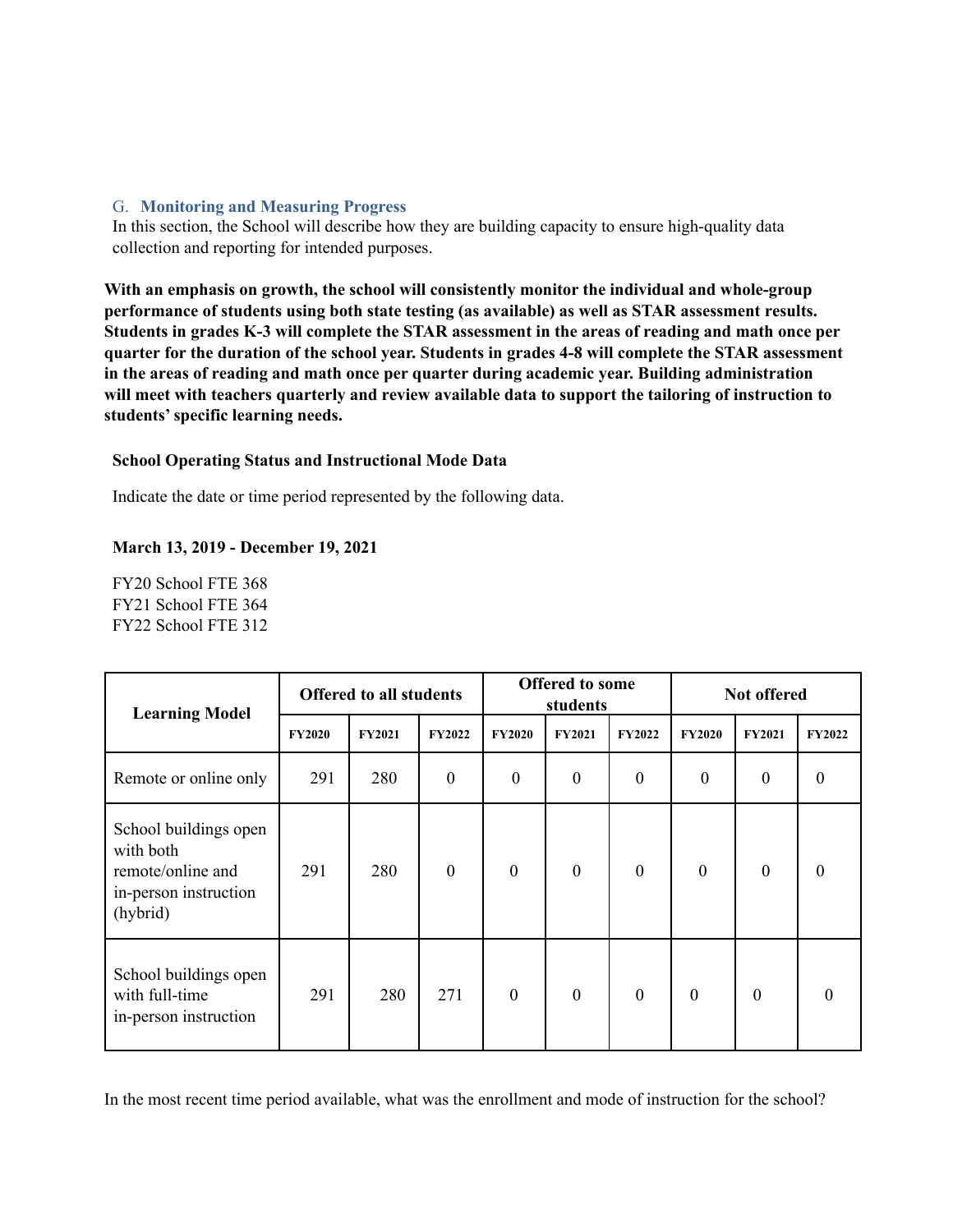| Number of               | <b>Total</b>     | <b>Remote or</b> | <b>Both</b>                  | Full-time in-    |
|-------------------------|------------------|------------------|------------------------------|------------------|
| students FY22           | enrollment       | online only      | remote/online                | person           |
|                         |                  |                  | and in-person<br>instruction | instruction      |
|                         |                  |                  | (hybrid)                     |                  |
| Students from           | 271              | $\overline{0}$   | $\boldsymbol{0}$             | 271              |
| low-income families     |                  |                  |                              |                  |
| White, not              | 20               | $\mathbf{0}$     | $\mathbf{0}$                 | 20               |
| Hispanic                |                  |                  |                              |                  |
| <b>Black or African</b> | 141              | $\overline{0}$   | $\boldsymbol{0}$             | 141              |
| American, not           |                  |                  |                              |                  |
| Hispanic                |                  |                  |                              |                  |
| Hispanic, of any        | 81               | $\boldsymbol{0}$ | $\boldsymbol{0}$             | 81               |
| race                    |                  |                  |                              |                  |
| Asian, not              | $\boldsymbol{0}$ | $\boldsymbol{0}$ | $\boldsymbol{0}$             | $\boldsymbol{0}$ |
| Hispanic                |                  |                  |                              |                  |
| American Indian or      | $\mathbf{0}$     | $\mathbf{0}$     | $\boldsymbol{0}$             | $\boldsymbol{0}$ |
| Alaskan Native,         |                  |                  |                              |                  |
| not Hispanic            |                  |                  |                              |                  |
| Native Hawaiian or      | $\mathbf{0}$     | $\mathbf{0}$     | $\mathbf{0}$                 | $\mathbf{0}$     |
| Pacific Islander, not   |                  |                  |                              |                  |
| Hispanic                |                  |                  |                              |                  |
|                         |                  |                  |                              |                  |
| Two or more races,      | 29               | $\boldsymbol{0}$ | $\boldsymbol{0}$             | 29               |
| not Hispanic            |                  |                  |                              |                  |
| Race/Ethnicity          | N/A              | $\mathbf{0}$     | $\mathbf{0}$                 | N/A              |
| information not         |                  |                  |                              |                  |
| available               |                  |                  |                              |                  |
| English learners        | 36               | $\boldsymbol{0}$ | $\boldsymbol{0}$             | 36               |
|                         |                  |                  |                              |                  |
| Children with           | 20               | $\boldsymbol{0}$ | $\boldsymbol{0}$             | 20               |
| disabilities            |                  |                  |                              |                  |
| <b>Students</b>         | $\boldsymbol{0}$ | $\boldsymbol{0}$ | $\boldsymbol{0}$             | $\boldsymbol{0}$ |
| experiencing            |                  |                  |                              |                  |
| homelessness            |                  |                  |                              |                  |
| Children and youth in   | $\mathbf{0}$     | $\mathbf{0}$     | $\mathbf{0}$                 | $\boldsymbol{0}$ |
| foster care             |                  |                  |                              |                  |
|                         | $\boldsymbol{0}$ | $\boldsymbol{0}$ | $\overline{0}$               | $\boldsymbol{0}$ |
| Migratory               |                  |                  |                              |                  |
| students                |                  |                  |                              |                  |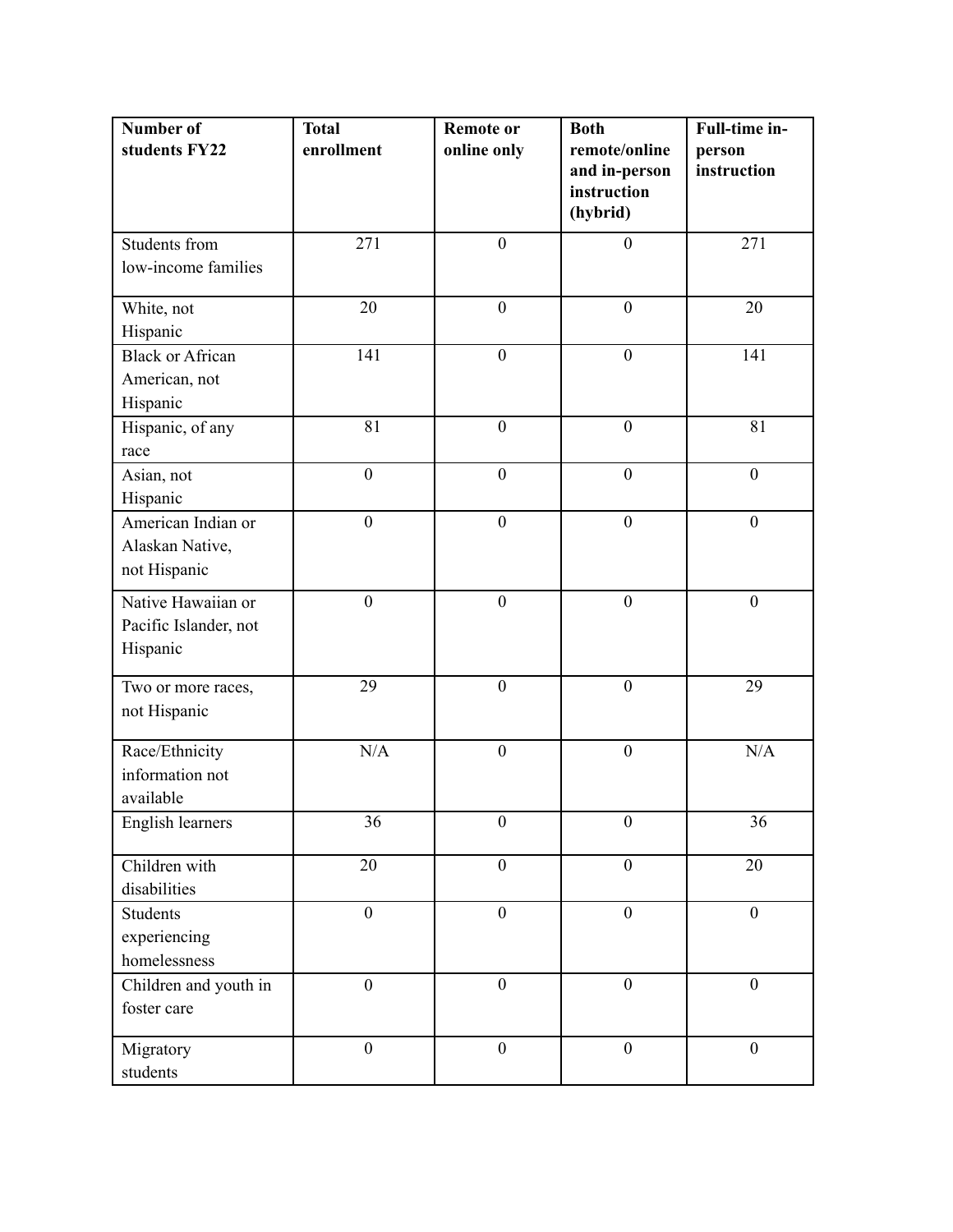OMB Control No. 1894-0005 (Exp. 06/30/2023)

## **NOTICE TO ALL APPLICANTS**

The purpose of this enclosure is to inform you about a new provision in the Department of Educations General Education Provisions Act ("GEPA") that applies to applicants for new grant awards under Department programs. This provision is Section 427 of GEPA, enacted as part of the Improving America's Schools Act of 1994 (Public Law (P.L.) 103-382).

#### **To Whom Does This Provision Apply?**

Section 427 of GEPA affects applicants for new grant awards under this program. **ALL APPLICANTS FOR NEW AWARDS MUST INCLUDE INFORMATION IN THEIR APPLICATIONS TO ADDRESS THIS NEW PROVISION IN ORDER TO RECEIVE FUNDING UNDER THIS PROGRAM.**

(If this program is a State-formula grant program, a State needs to provide this description only for projects or activities that it carries out with funds reserved for State- level uses. In addition, local school districts or other eligible applicants that apply to the State for funding need to provide this description in their applications to the State for funding. The State would be responsible for ensuring that the school district or other local entity has submitted a sufficient section 427 statement as described below.)

#### **What Does This Provision Require?**

Section 427 requires each applicant for funds (other than an individual person) to include in its application a description of the steps the applicant proposes to take to ensure equitable access to, and participation in, its Federally- assisted program for students, teachers, and other program beneficiaries with special needs. This provision allows applicants discretion in developing the required description. The statute highlights six types of barriers that can impede equitable access or participation: gender, race, national origin, color, disability, or age. Based on local circumstances, you should determine whether these or other barriers may prevent your students, teachers, etc. from such access to, or participation in, the Federally-funded project or activity. The description in your application of steps to be taken to overcome these barriers need not be lengthy; you may provide a clear and succinct description of how you plan to address those barriers that are applicable to your circumstances. In addition, the information may be provided in a single narrative, or, if appropriate, may be discussed in connection with related topics in the application.

Section 427 is not intended to duplicate the requirements of civil rights statutes, but rather to ensure that, in designing their projects, applicants for Federal funds address equity concerns that may affect the ability of certain potential beneficiaries to fully participate in the project and to achieve high standards. Consistent with program requirements and its approved application, an applicant may use the Federal funds awarded to it to eliminate barriers it identifies. What are Examples of How an Applicant Might Satisfy the Requirement of This Provision?

The following examples may help illustrate how an applicant may comply with Section 427. An applicant that proposes to carry out an adult literacy project serving, among others, adults with limited English proficiency, might describe in its application how it intends to distribute a brochure about the proposed project to such potential participants in their native language.

An applicant that proposes to develop instructional materials for classroom use might describe how it will